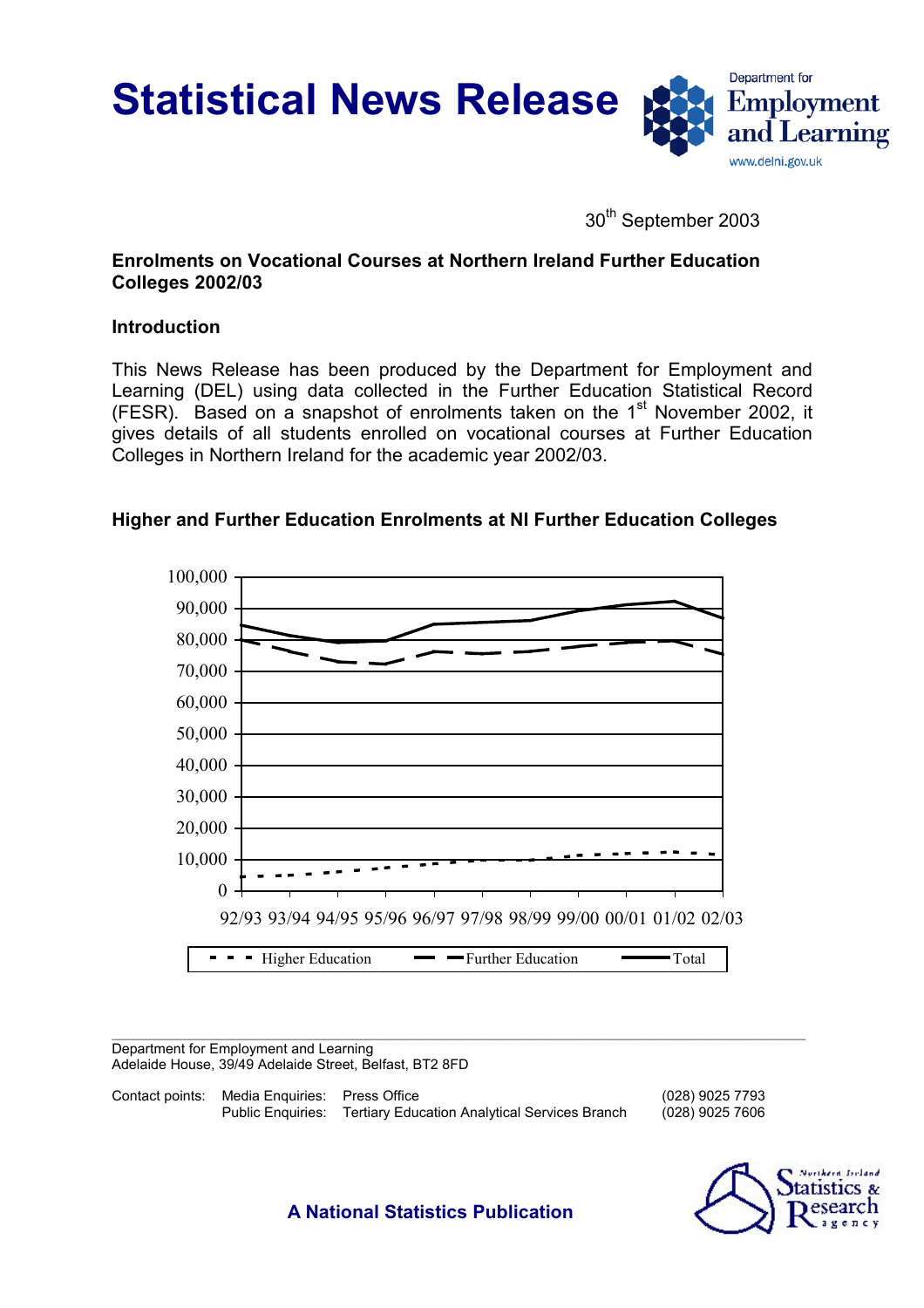# **Key Points**

- The total number of students enrolled at Further Education Colleges in Northern Ireland in 2002/03 was 87,026. The majority of students in 2002/03 were studying Further Education courses (87%). The dominant mode of attendance for all enrolments was part-time study (71%).
- The number of students enrolled at Further Education Colleges in Northern Ireland has decreased by just over 5.2% since 2001/02; full-time enrolments fell by 0.4%, with part-time enrolments dropping by 7.0%. Annex 1(b) shows the percentage change from 2001/02 by College.
- There was a decrease of 725 (6.1%) in enrolments on Higher Education courses at Northern Ireland Further Education Colleges between 2001/02 and 2002/03. Further Education enrolments decreased by 4,047 (5.1%) during the same period.
- Of the student population on Higher Education courses, 59% were female and 58% of Further Education enrolments were female in 2002/03.
- For 2002/03 enrolments, 44% were aged 19 or under, whilst 42% were aged 26 or over (including those whose age was unknown).
- In terms of total enrolments, the most popular standard classification subject groups in 2002/03 were Information & Communication Technology (19%), Applied Science (15%), Business & Management (10%) and Health and Social Care (10%).
- In 2002/03 HNC courses accounted for almost 24% of Higher Education enrolments, with over 29% studying HNDs.
- Of level three enrolments, 20% were studying AVCEs.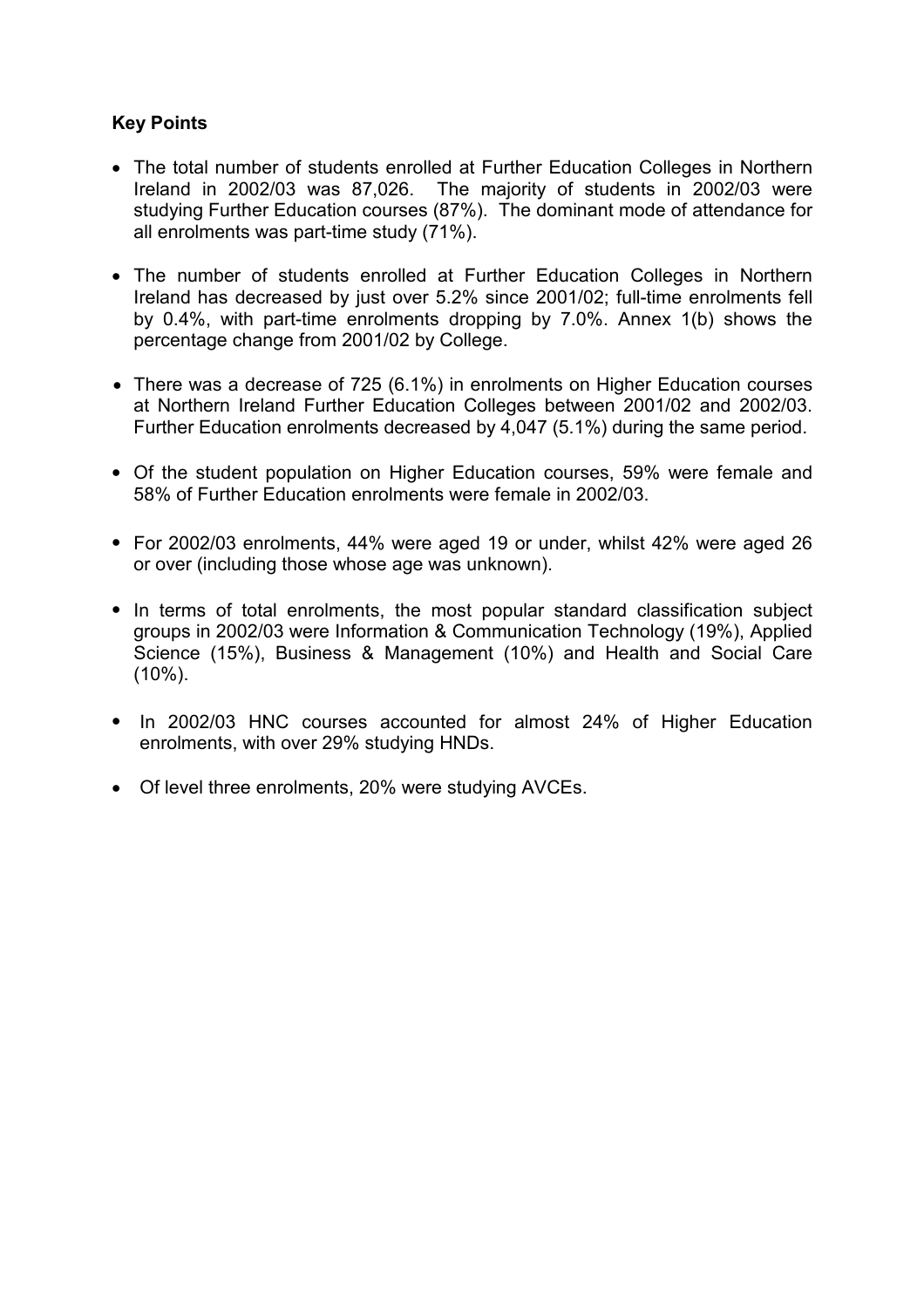# **Tables**

Table 1(a) details Higher Education enrolments by college, mode of attendance and gender.

Table 1(b) details Further Education enrolments by college, mode of attendance and gender.

Table 1(c) sums the above two tables for all enrolments by college, mode of attendance and gender.

Table 2 shows Higher Education, Further Education and total enrolments by the age groups: 19 years and under, 20-25 years and 26 years and over; together with mode of attendance and gender.

Table 3(a) details Higher Education enrolments by standard classification subject group, mode of attendance and gender.

Table 3(b) details Further Education enrolments by standard classification subject group, mode of attendance and gender.

Table 3(c) sums the above two tables for all enrolments by standard classification subject group, mode of attendance and gender.

Table 4 presents total enrolments by qualification type and level, mode of attendance and gender. Higher Education qualification types are HND, HNC, Level 4, Level 5, Level 4 equivalent and Level 5 equivalent enrolments. The remainder of the qualifications listed in table 4 are at Further Education Level.

Annex 1(a) compares 2001/02 and 2002/03 information on student enrolments on Higher and Further Education courses by mode of attendance.

Annex 1(b) compares 2001/02 and 2002/03 information on student enrolments on Higher and Further Education courses by college.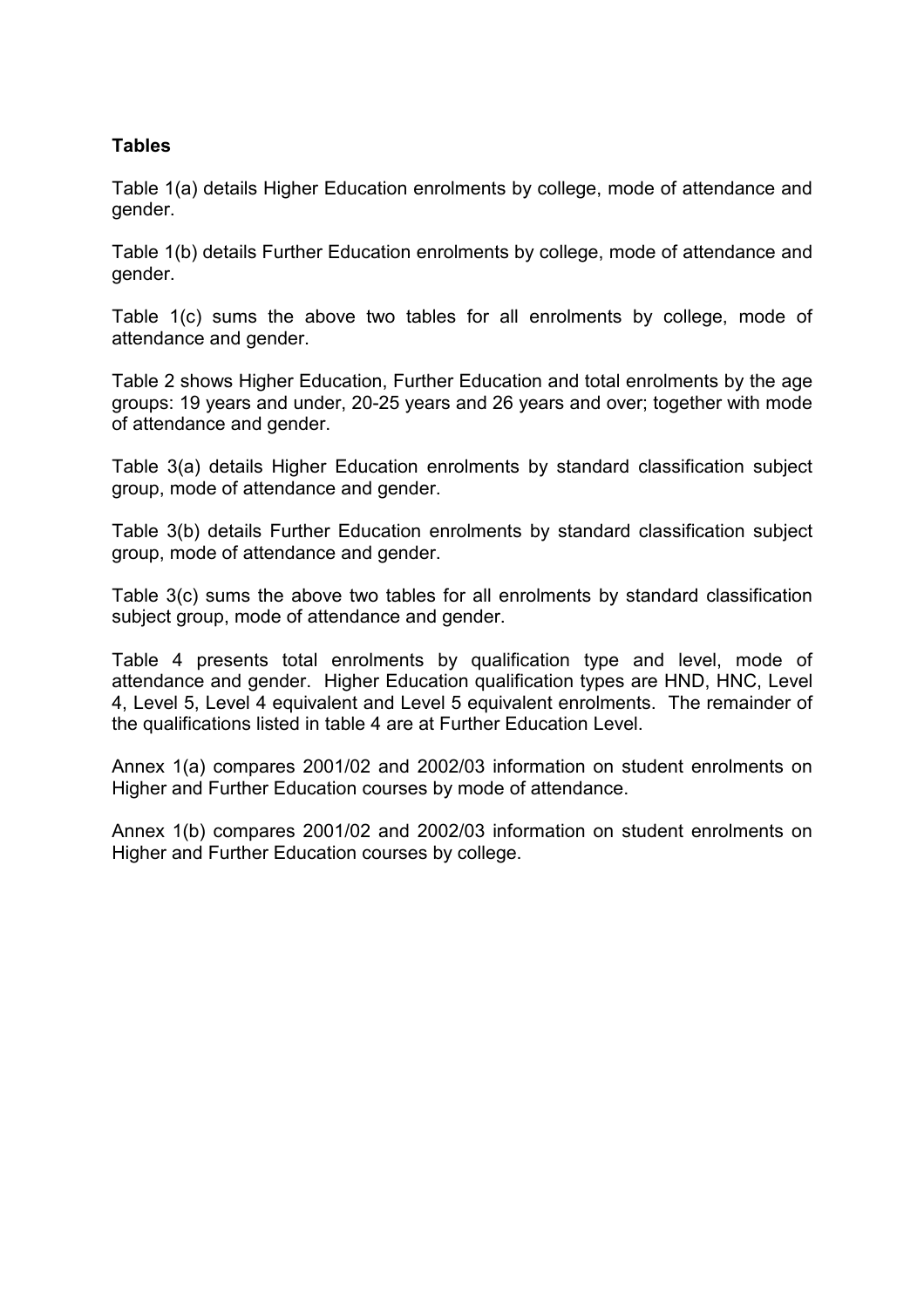## **Notes to Editors**

- 1. The statistics in this News Release have been derived from the Further Education Statistical Record (FESR), a computerised return consisting of an individual record for each enrolment on a vocational course in Northern Ireland Further Education Institutions.
- 2. Higher Education is defined as a course leading to a qualification above A-level standard. This includes postgraduate study, first degrees, BTEC Higher National Diploma (HND) and Certificate (HNC) courses and a number of professional qualifications.
- 3. The figures in this News Release are counts of student enrolments as at  $1<sup>st</sup>$ November 2002, and 2001/02 figures are as at 1<sup>st</sup> November 2001.
- 4. Mode of attendance identifies students studying full or part-time:
	- (a) Full-time students include all students whose attendance is:
		- (i) full-time (for at least 15 hours and at least 7 sessions per week, or for more than 21 hours per week, with no sessional requirement);
		- (ii) on sandwich courses; or
		- (iii) on short courses (single self-contained periods of full-time study of under 4 weeks' duration, within one academic year, which do not have to satisfy the hour and session requirements of (i) above).
	- (b) Part-time students include all students whose attendance is:
		- (i) part-time day;
		- (ii) block release;
		- (iii) evening only;
		- (iv) open/distance learning; or
		- (v) linked to their attendance at a school on a full-time basis.
- 5. Age is at  $1<sup>st</sup>$  July 2002.
- 6. All GCSE and A-Level enrolments (irrespective of subject) are grouped in the "Applied Science" Subject Category.
- 7. The standard classification subject groups listed in tables 3(a), 3(b) and 3(c) are a departure from those used in NI Further Education News Releases (prior to 1999/00). While the previous subject areas mirrored the categories used by the UK Higher Education Statistical Agency (HESA), the standard classification subject groups listed in the present News Release are categories used by the Department for Employment and Learning.
- 8. This News Release includes an increase in Jobskills numbers following the transfer of enrolments from NI Training centres to Further Education Colleges in April 2000.
- 9. Higher Education information includes enrolments on Foundation Degree pilots, introduced in the 2001/02 academic year.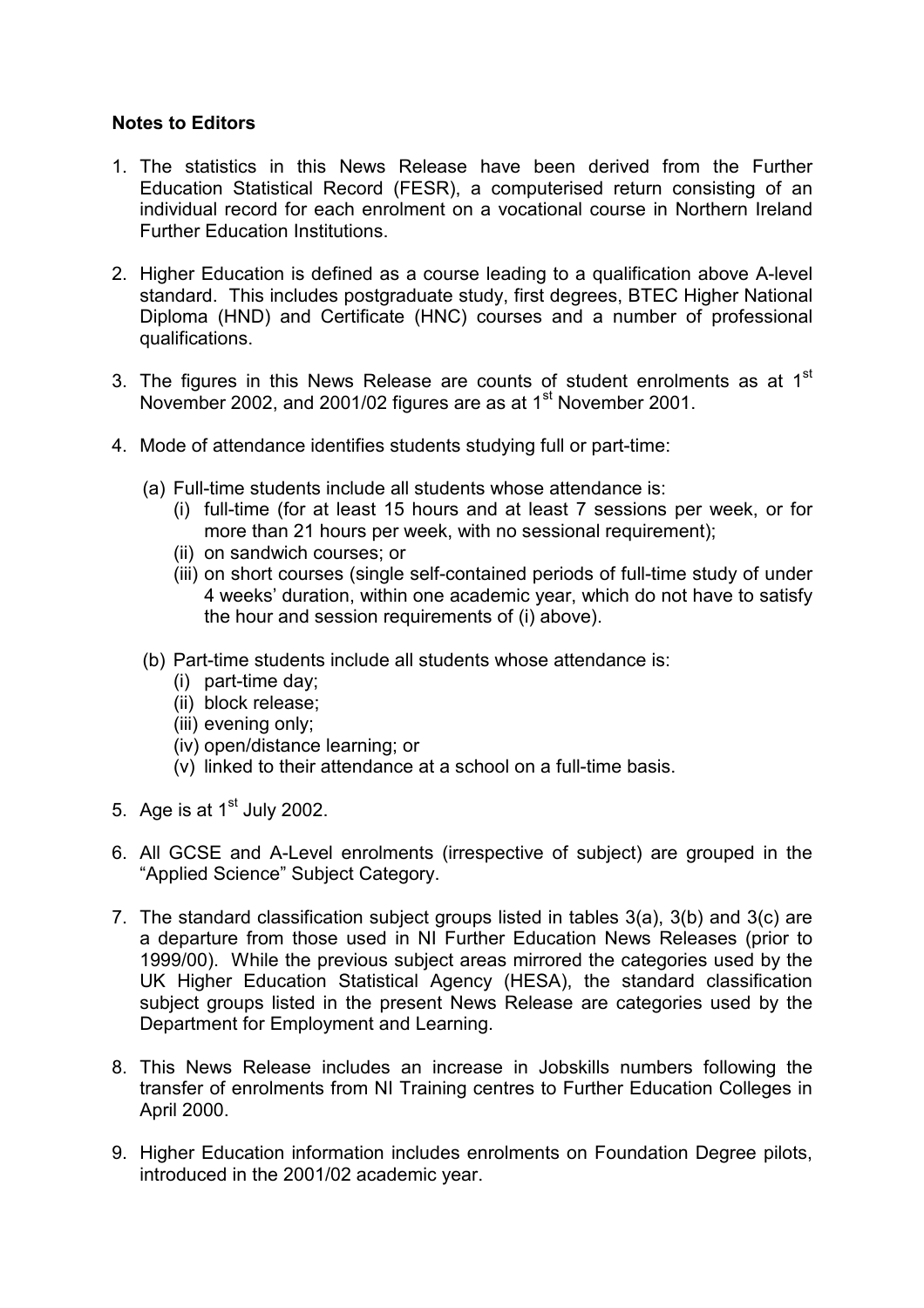10. The Northern Ireland Hotel and Catering College was transferred to the University of Ulster in August 2002. All NIHCC enrolments have been removed from the 2001/02 extract for comparative purposes.

## *Further Enquiries*

11. Further details about any of the statistics in this News Release can be obtained from

Gavin King Tertiary Education Analytical Services Branch Department for Employment & Learning Adelaide House, 39/49 Adelaide Street BELFAST BT2 8FD

| Telephone | $(028)$ 9025 7788       |
|-----------|-------------------------|
| Fax       | $(028)$ 9025 7747       |
| E-mail:   | statistics@delni.gov.uk |

DEL Statistical News Releases can be accessed at the DEL Internet site www.delni.gov.uk

**Media enquiries should be made to the Department's Press Office at the same address, telephone (028) 9025 7793.**

#### **A National Statistics publication**

National Statistics are produced to high professional standards set out in the National Statistics Code of Practice. They undergo regular quality assurance reviews to ensure that they meet customer needs. They are produced free from any political interference.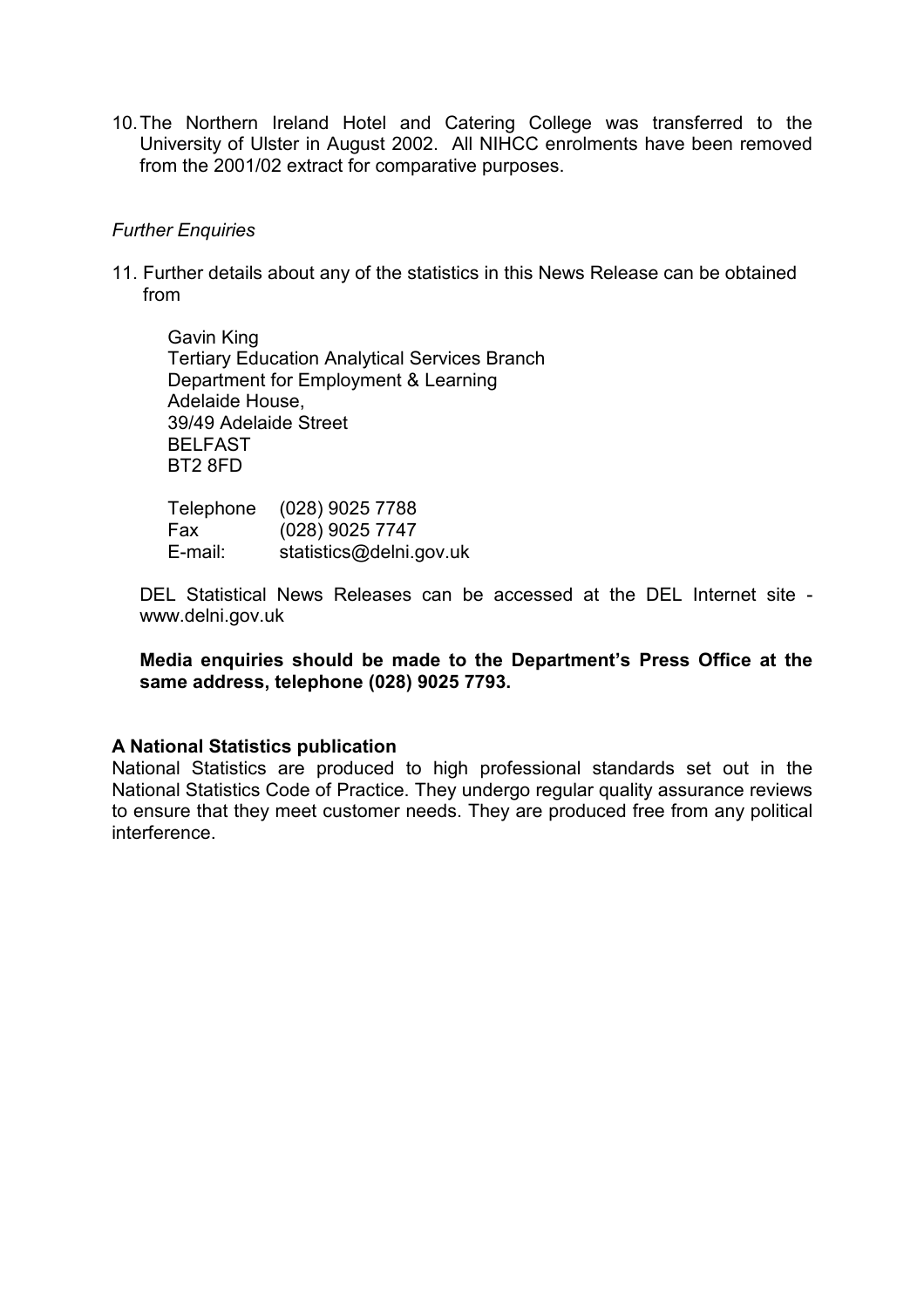|                     |       | Full-time      |       |       | Part-time |       |       | Total  |        |
|---------------------|-------|----------------|-------|-------|-----------|-------|-------|--------|--------|
| College             | Male  | Female         | Total | Male  | Female    | Total | Male  | Female | Total  |
| Armagh              |       |                |       | 25    | 37        | 62    | 25    | 37     | 62     |
| BIFHE <sup>1</sup>  | 697   | 752            | 1,449 | 960   | 1,591     | 2,551 | 1,657 | 2,343  | 4,000  |
| Castlereagh         |       | ٠              |       | 81    | 97        | 178   | 81    | 97     | 178    |
| Causeway            | ۰     | 11             | 11    | 84    | 82        | 166   | 84    | 93     | 177    |
| East Antrim         |       | 27             | 27    | 189   | 225       | 414   | 189   | 252    | 441    |
| East Down           | 19    | $\overline{2}$ | 21    | 58    | 108       | 166   | 77    | 110    | 187    |
| East Tyrone         |       |                |       | 63    | 357       | 420   | 63    | 357    | 420    |
| Fermanagh           | 54    | 86             | 140   | 149   | 344       | 493   | 203   | 430    | 633    |
| Limavady            |       |                |       | 51    | 119       | 170   | 51    | 119    | 170    |
| Lisburn             | 45    | 25             | 70    | 236   | 238       | 474   | 281   | 263    | 544    |
| NEIFHE <sup>2</sup> | 117   | 40             | 157   | 188   | 242       | 430   | 305   | 282    | 587    |
| <b>Newry</b>        | 72    | 123            | 195   | 209   | 624       | 833   | 281   | 747    | 1,028  |
| North Down & Ards   | 276   | 176            | 452   | 279   | 358       | 637   | 555   | 534    | 1,089  |
| NWIFHE <sup>3</sup> | 251   | 390            | 641   | 204   | 361       | 565   | 455   | 751    | 1,206  |
| Omagh               | 16    | 6              | 22    | 52    | 160       | 212   | 68    | 166    | 234    |
| Upper Bann          | 140   | 37             | 177   | 177   | 263       | 440   | 317   | 300    | 617    |
| Total               | 1,687 | 1,675          | 3,362 | 3,005 | 5,206     | 8,211 | 4,692 | 6,881  | 11,573 |

**Table 1 (a): Higher Education enrolments by college, mode of attendance and gender 2002/03**

1Belfast Institute of Further and Higher Education

 $2$  North East Institute of Further and Higher Education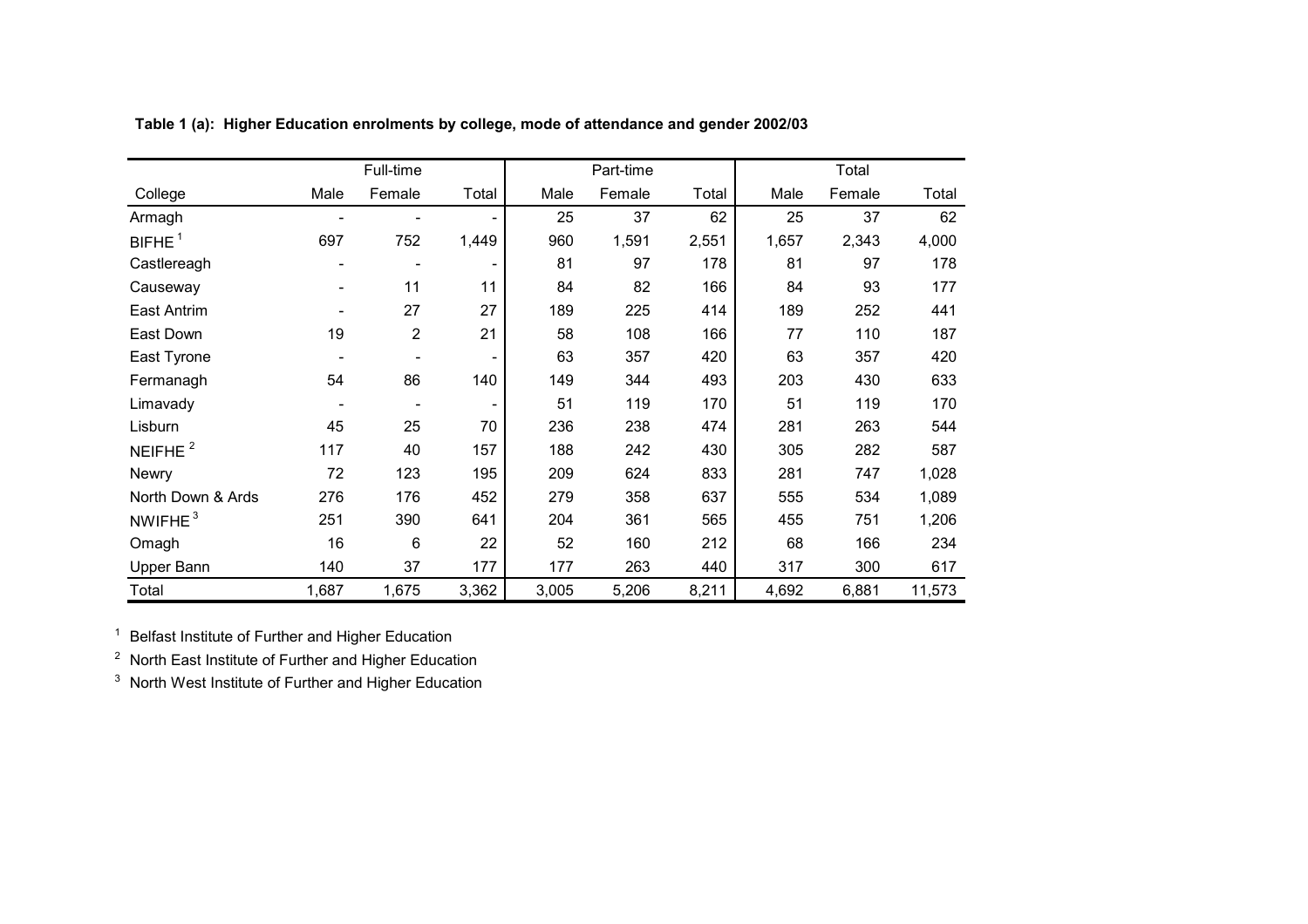|                   |        | Full-time |        |        | Part-time |        |        | Total  |        |
|-------------------|--------|-----------|--------|--------|-----------|--------|--------|--------|--------|
| College           | Male   | Female    | Total  | Male   | Female    | Total  | Male   | Female | Total  |
| Armagh            | 629    | 636       | 1,265  | 651    | 883       | 1,534  | 1,280  | 1,519  | 2,799  |
| BIFHE $1$         | 1,417  | 1,285     | 2,702  | 5,140  | 8,136     | 13,276 | 6,557  | 9,421  | 15,978 |
| Castlereagh       | 517    | 352       | 869    | 904    | 1,419     | 2,323  | 1,421  | 1,771  | 3,192  |
| Causeway          | 573    | 417       | 990    | 514    | 1,197     | 1,711  | 1,087  | 1,614  | 2,701  |
| East Antrim       | 670    | 427       | 1,097  | 1,163  | 1,911     | 3,074  | 1,833  | 2,338  | 4,171  |
| East Down         | 715    | 517       | 1,232  | 671    | 1,450     | 2,121  | 1,386  | 1,967  | 3,353  |
| East Tyrone       | 388    | 377       | 765    | 379    | 1,047     | 1,426  | 767    | 1,424  | 2,191  |
| Fermanagh         | 652    | 453       | 1,105  | 664    | 1,888     | 2,552  | 1,316  | 2,341  | 3,657  |
| Limavady          | 413    | 377       | 790    | 405    | 642       | 1,047  | 818    | 1,019  | 1,837  |
| Lisburn           | 649    | 383       | 1,032  | 727    | 896       | 1,623  | 1,376  | 1,279  | 2,655  |
| NEIFHE $2$        | 1,133  | 807       | 1,940  | 1,116  | 1,782     | 2,898  | 2,249  | 2,589  | 4,838  |
| <b>Newry</b>      | 1,075  | 756       | 1,831  | 873    | 2,204     | 3,077  | 1,948  | 2,960  | 4,908  |
| North Down & Ards | 960    | 682       | 1,642  | 1,756  | 3,122     | 4,878  | 2,716  | 3,804  | 6,520  |
| NWIFHE $3$        | 1,132  | 1,027     | 2,159  | 2,964  | 3,953     | 6,917  | 4,096  | 4,980  | 9,076  |
| Omagh             | 628    | 321       | 949    | 553    | 1,294     | 1,847  | 1,181  | 1,615  | 2,796  |
| Upper Bann        | 722    | 374       | 1,096  | 1,306  | 2,379     | 3,685  | 2,028  | 2,753  | 4,781  |
| Total             | 12,273 | 9,191     | 21,464 | 19,786 | 34,203    | 53,989 | 32,059 | 43,394 | 75,453 |

**Table 1 (b): Further Education enrolments by college, mode of attendance and gender 2002/03**

<sup>1</sup> Belfast Institute of Further and Higher Education

 $2$  North East Institute of Further and Higher Education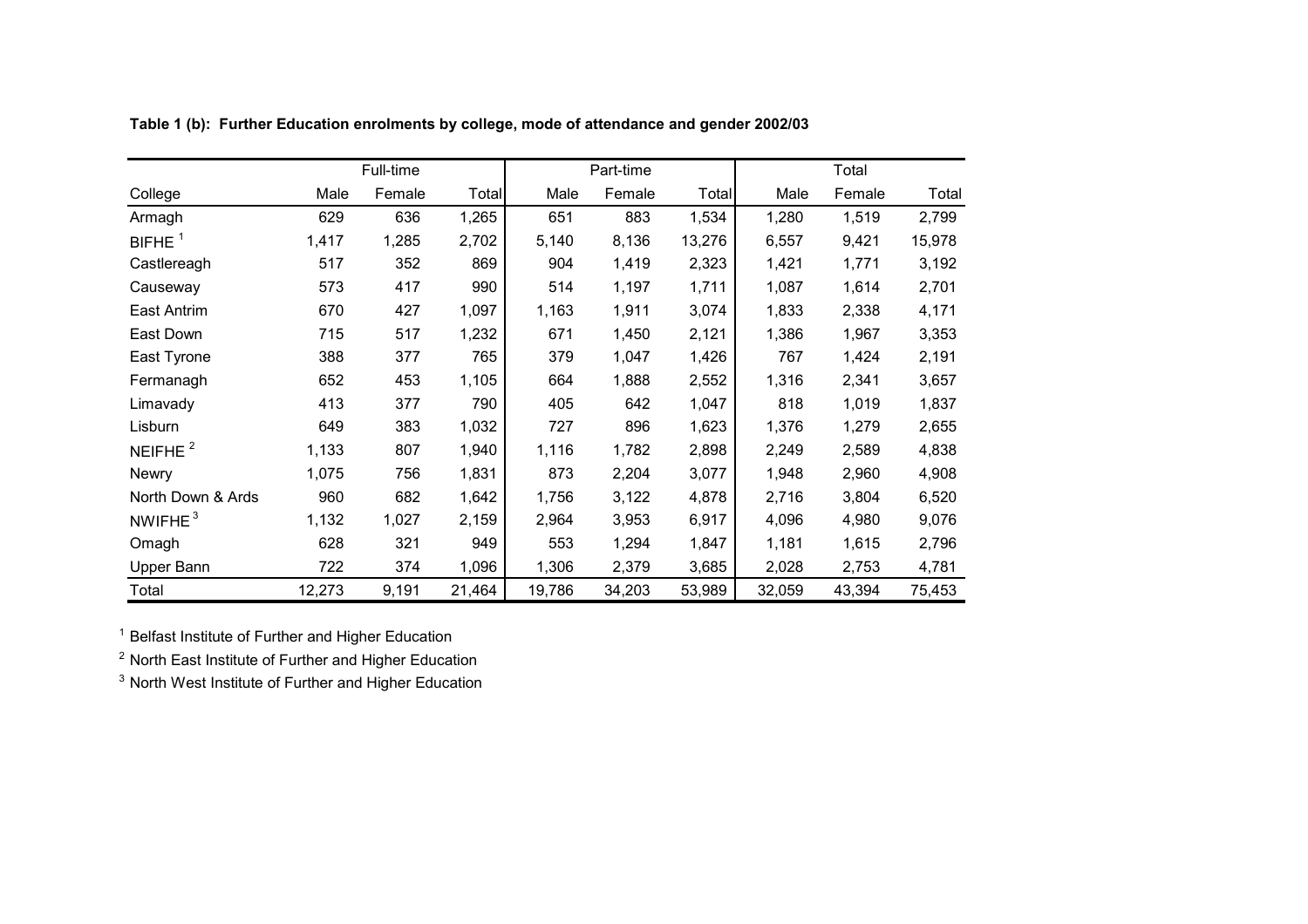|                      |        | Full-time |              |        | Part-time |        |        | Total  |        |
|----------------------|--------|-----------|--------------|--------|-----------|--------|--------|--------|--------|
| College              | Male   | Female    | <b>Total</b> | Male   | Female    | Total  | Male   | Female | Total  |
| Armagh               | 629    | 636       | 1,265        | 676    | 920       | 1,596  | 1,305  | 1,556  | 2,861  |
| $BIFHE$ <sup>1</sup> | 2,114  | 2,037     | 4,151        | 6,100  | 9,727     | 15,827 | 8,214  | 11,764 | 19,978 |
| Castlereagh          | 517    | 352       | 869          | 985    | 1,516     | 2,501  | 1,502  | 1,868  | 3,370  |
| Causeway             | 573    | 428       | 1,001        | 598    | 1,279     | 1,877  | 1,171  | 1,707  | 2,878  |
| East Antrim          | 670    | 454       | 1,124        | 1,352  | 2,136     | 3,488  | 2,022  | 2,590  | 4,612  |
| East Down            | 734    | 519       | 1,253        | 729    | 1,558     | 2,287  | 1,463  | 2,077  | 3,540  |
| East Tyrone          | 388    | 377       | 765          | 442    | 1,404     | 1,846  | 830    | 1,781  | 2,611  |
| Fermanagh            | 706    | 539       | 1,245        | 813    | 2,232     | 3,045  | 1,519  | 2,771  | 4,290  |
| Limavady             | 413    | 377       | 790          | 456    | 761       | 1,217  | 869    | 1,138  | 2,007  |
| Lisburn              | 694    | 408       | 1,102        | 963    | 1,134     | 2,097  | 1,657  | 1,542  | 3,199  |
| NEIFHE $2$           | 1,250  | 847       | 2,097        | 1,304  | 2,024     | 3,328  | 2,554  | 2,871  | 5,425  |
| <b>Newry</b>         | 1,147  | 879       | 2,026        | 1,082  | 2,828     | 3,910  | 2,229  | 3,707  | 5,936  |
| North Down & Ards    | 1,236  | 858       | 2,094        | 2,035  | 3,480     | 5,515  | 3,271  | 4,338  | 7,609  |
| NWIFHE $3$           | 1,383  | 1,417     | 2,800        | 3,168  | 4,314     | 7,482  | 4,551  | 5,731  | 10,282 |
| Omagh                | 644    | 327       | 971          | 605    | 1,454     | 2,059  | 1,249  | 1,781  | 3,030  |
| Upper Bann           | 862    | 411       | 1,273        | 1,483  | 2,642     | 4,125  | 2,345  | 3,053  | 5,398  |
| Total                | 13,960 | 10,866    | 24,826       | 22,791 | 39,409    | 62,200 | 36,751 | 50,275 | 87,026 |

**Table 1 (c): All enrolments by college, mode of attendance and gender 2002/03**

<sup>1</sup> Belfast Institute of Further and Higher Education

 $2$  North East Institute of Further and Higher Education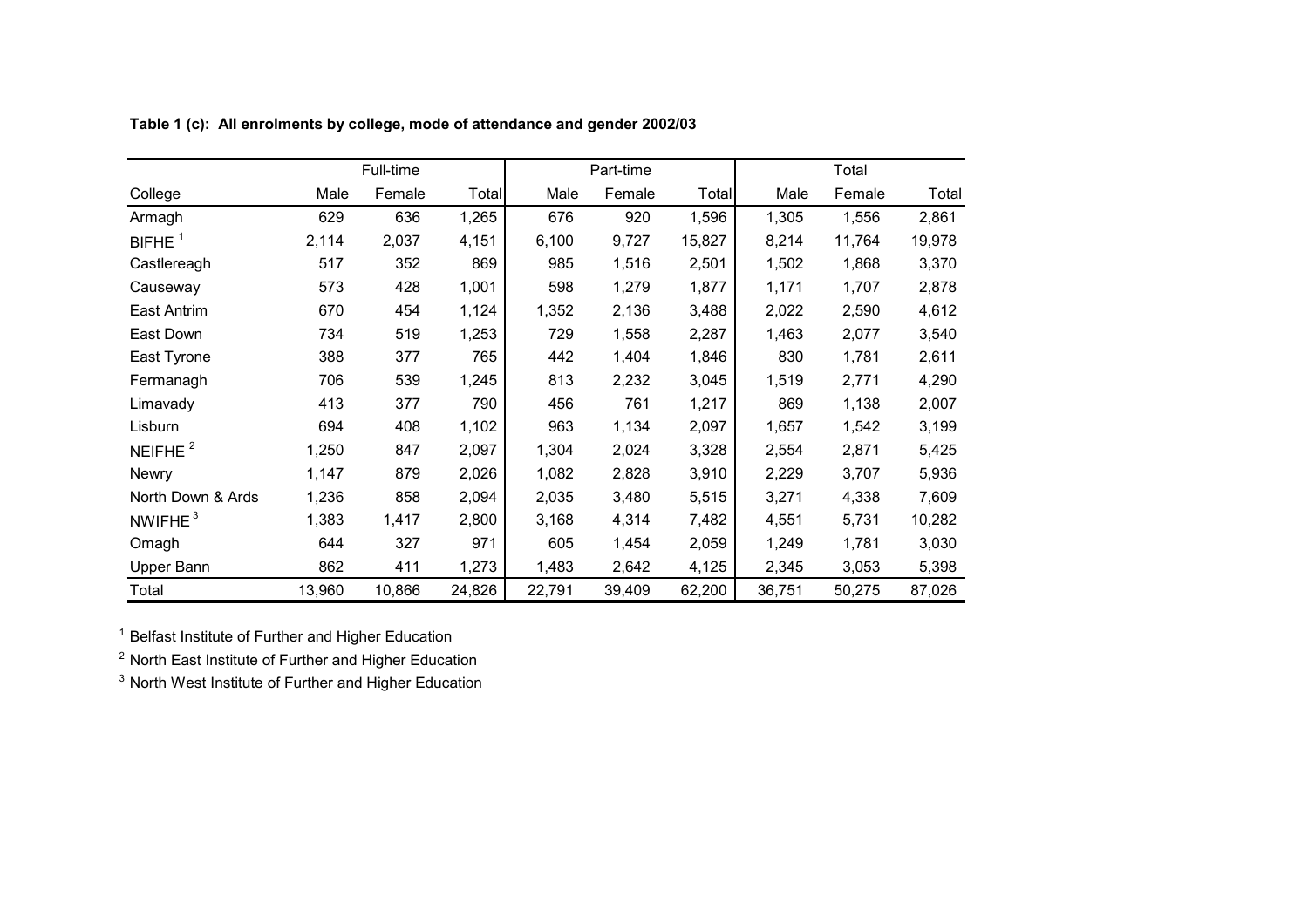| Mode of              |        | 19 years and under |        |       | 20-25 years |        |        | 26 years and over |              |        | All Agegroups |        |
|----------------------|--------|--------------------|--------|-------|-------------|--------|--------|-------------------|--------------|--------|---------------|--------|
| Attendance           | Male   | Female             | Total  | Male  | Female      | Total  | Male   | Female            | <b>Total</b> | Male   | Female        | Total  |
| <b>HE Enrolments</b> |        |                    |        |       |             |        |        |                   |              |        |               |        |
| Full-time            | 935    | 1,043              | 1,978  | 662   | 528         | 1,190  | 90     | 104               | 194          | 1,687  | 1,675         | 3,362  |
| Part-time            | 302    | 340                | 642    | 834   | ,557        | 2,391  | 1,869  | 3,309             | 5,178        | 3,005  | 5,206         | 8,211  |
| Total                | 1,237  | 1,383              | 2,620  | 1,496 | 2,085       | 3,581  | 1,959  | 3,413             | 5,372        | 4,692  | 6,881         | 11,573 |
| <b>FE Enrolments</b> |        |                    |        |       |             |        |        |                   |              |        |               |        |
| Full-time            | 11,396 | 8,166              | 19,562 | 689   | 547         | 1,236  | 188    | 478               | 666          | 12,273 | 9,191         | 21,464 |
| Part-time            | 7,993  | 7,820              | 15,813 | 2,706 | 5,136       | 7,842  | 9,087  | 21,247            | 30,334       | 19,786 | 34,203        | 53,989 |
| Total                | 19,389 | 15,986             | 35,375 | 3,395 | 5,683       | 9,078  | 9,275  | 21,725            | 31,000       | 32,059 | 43,394        | 75,453 |
| All Enrolments       |        |                    |        |       |             |        |        |                   |              |        |               |        |
| Full-time            | 12,331 | 9,209              | 21,540 | 1,351 | 1,075       | 2,426  | 278    | 582               | 860          | 13,960 | 10,866        | 24,826 |
| Part-time            | 8,295  | 8,160              | 16,455 | 3,540 | 6,693       | 10,233 | 10,956 | 24,556            | 35,512       | 22,791 | 39,409        | 62,200 |
| Total                | 20,626 | 17,369             | 37,995 | 4,891 | 7,768       | 12,659 | 11,234 | 25,138            | 36,372       | 36,751 | 50,275        | 87,026 |

### **Table 2: Enrolments by age group, mode of attendance and gender 2002/03**

 $<sup>1</sup>$  includes a total of 532 students whose ages are not known</sup>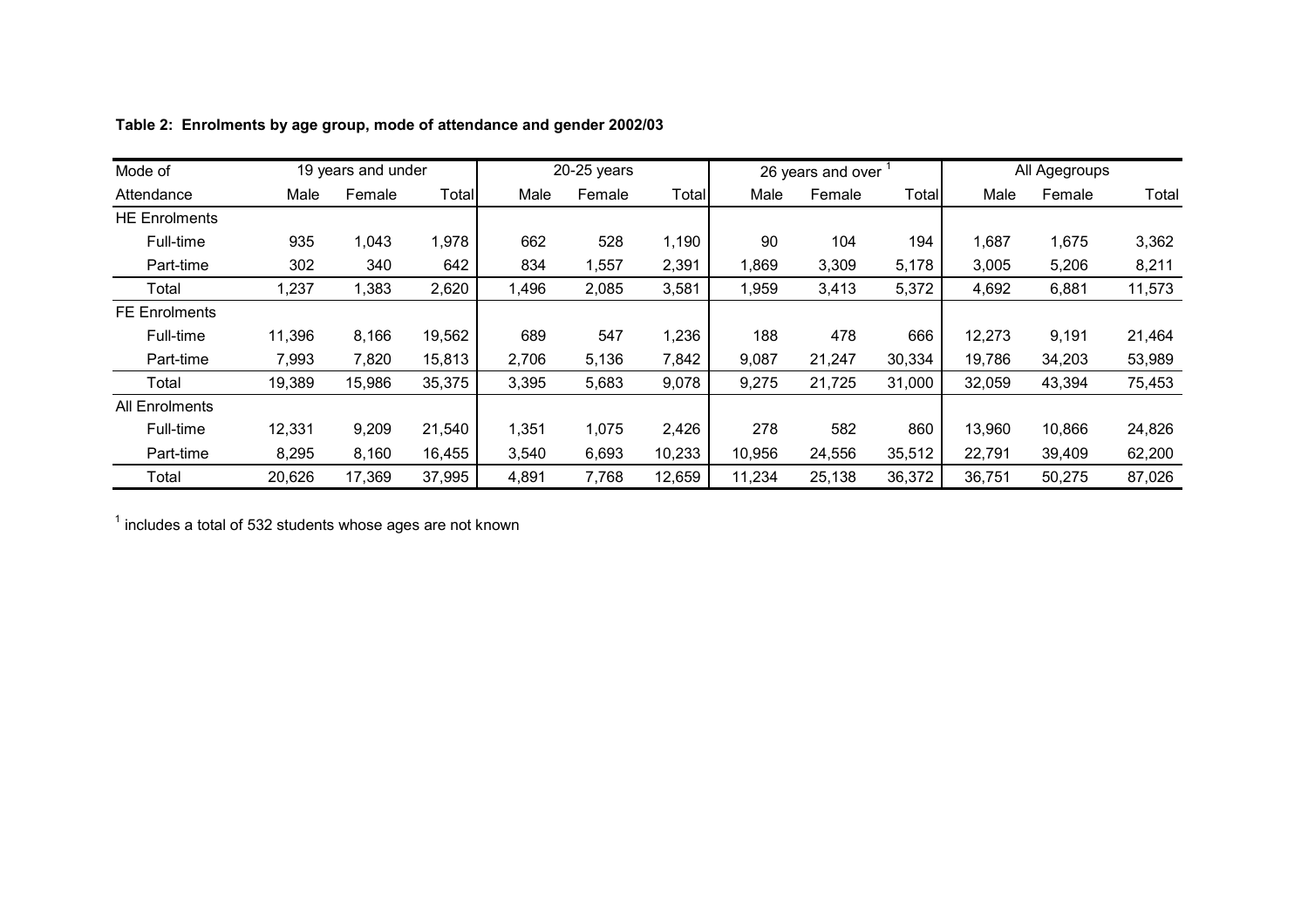| <b>Standard Classification Subject Group</b>        |       | Full-time |       |       | Part-time |                          |                | Total  |        |
|-----------------------------------------------------|-------|-----------|-------|-------|-----------|--------------------------|----------------|--------|--------|
|                                                     | Male  | Female    | Total | Male  | Female    | Total                    | Male           | Female | Total  |
| <b>Administration &amp; Office Skills</b>           |       | 86        | 87    | 28    | 197       | 225                      | 29             | 283    | 312    |
| Agriculture                                         |       |           |       | 2     | 21        | 23                       | $\overline{2}$ | 21     | 23     |
| <b>Applied Science</b>                              | 27    | 49        | 76    | 93    | 331       | 424                      | 120            | 380    | 500    |
| Art & Design                                        | 140   | 160       | 300   | 71    | 124       | 195                      | 211            | 284    | 495    |
| <b>Business &amp; Management</b>                    | 353   | 460       | 813   | 754   | 1,719     | 2,473                    | 1,107          | 2,179  | 3,286  |
| Construction, Built Environment & Civil Engineering | 231   | 24        | 255   | 314   | 36        | 350                      | 545            | 60     | 605    |
| Distribution - Retail, Wholesaling & Warehousing    | 26    | 34        | 60    | 94    | 193       | 287                      | 120            | 227    | 347    |
| Education                                           |       |           |       | 81    | 288       | 369                      | 81             | 288    | 369    |
| Electrical / Electronic Engineering                 | 73    | 3         | 76    | 197   | 13        | 210                      | 270            | 16     | 286    |
| Hairdressing & Beauty                               |       | 25        | 25    |       | 161       | 162                      | 1              | 186    | 187    |
| Health & Social Care                                | 14    | 370       | 384   | 211   | 1,357     | 1,568                    | 225            | 1,727  | 1,952  |
| Hospitality                                         | 16    | 52        | 68    | 49    | 69        | 118                      | 65             | 121    | 186    |
| Information & Communication Technology              | 456   | 125       | 581   | 576   | 494       | 1,070                    | 1,032          | 619    | 1,651  |
| Leisure Tourism & Recreational                      | 123   | 203       | 326   | 49    | 72        | 121                      | 172            | 275    | 447    |
| Mechanical Engineering & Manufacturing / Processing | 127   | 28        | 155   | 388   | 27        | 415                      | 515            | 55     | 570    |
| Media & communication                               | 100   | 56        | 156   | 77    | 104       | 181                      | 177            | 160    | 337    |
| Mining, Oil Extraction & Quarrying                  |       |           |       |       |           | $\overline{\phantom{0}}$ |                |        |        |
| Motor Vehicle & Transport                           |       |           |       | 20    |           | 20                       | 20             |        | 20     |
| Total                                               | 1,687 | 1,675     | 3,362 | 3,005 | 5,206     | 8,211                    | 4,692          | 6,881  | 11,573 |

**Table 3 (a): Higher Education enrolments by standard classification subject group, mode of attendance and gender 2002/03**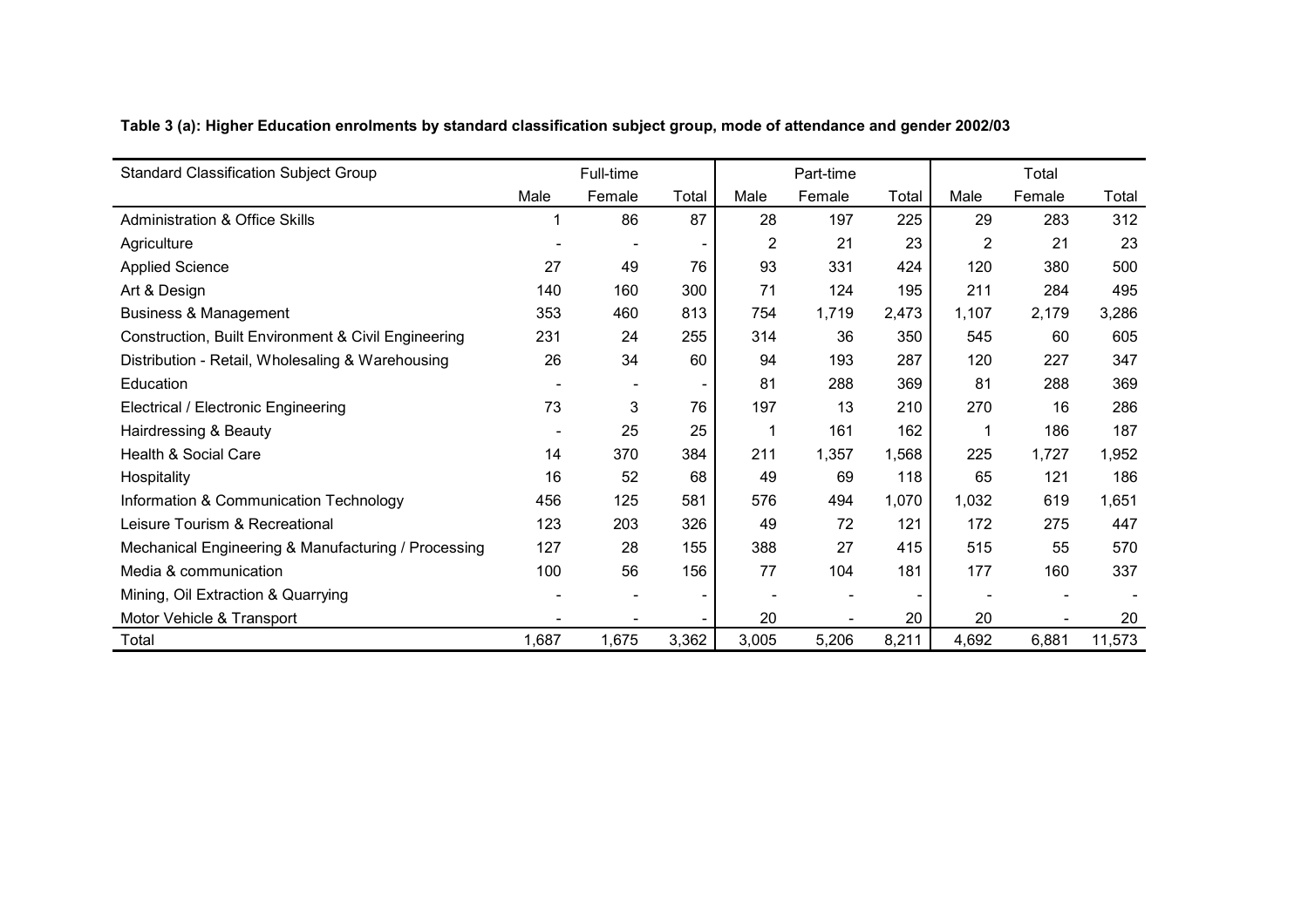| <b>Standard Classification Subject Group</b>        |        | Full-time |                          |        | Part-time |        |        | Total  |        |
|-----------------------------------------------------|--------|-----------|--------------------------|--------|-----------|--------|--------|--------|--------|
|                                                     | Male   | Female    | Total                    | Male   | Female    | Total  | Male   | Female | Total  |
| <b>Administration &amp; Office Skills</b>           | 4      | 163       | 167                      | 407    | 2,838     | 3,245  | 411    | 3,001  | 3,412  |
| Agriculture                                         | 19     | 69        | 88                       | 80     | 146       | 226    | 99     | 215    | 314    |
| <b>Applied Science</b>                              | 1,092  | 1,282     | 2,374                    | 3,697  | 6,536     | 10,233 | 4.789  | 7,818  | 12,607 |
| Art & Design                                        | 483    | 680       | 1,163                    | 467    | 1,057     | 1,524  | 950    | 1.737  | 2,687  |
| <b>Business &amp; Management</b>                    | 543    | 1,089     | 1,632                    | 1,230  | 2,320     | 3,550  | 1,773  | 3,409  | 5,182  |
| Construction, Built Environment & Civil Engineering | 3,828  | 51        | 3,879                    | 2,313  | 50        | 2,363  | 6,141  | 101    | 6,242  |
| Distribution - Retail, Wholesaling & Warehousing    | 11     | 11        | 22                       | 67     | 180       | 247    | 78     | 191    | 269    |
| Education                                           | 932    | 348       | 1,280                    | 1,671  | 2,476     | 4,147  | 2,603  | 2,824  | 5,427  |
| Electrical / Electronic Engineering                 | 365    |           | 366                      | 826    | 27        | 853    | 1,191  | 28     | 1,219  |
| Hairdressing & Beauty                               | 25     | 1,497     | 1,522                    | 91     | 2,411     | 2,502  | 116    | 3,908  | 4,024  |
| Health & Social Care                                | 119    | 2,312     | 2,431                    | 418    | 3,605     | 4,023  | 537    | 5,917  | 6,454  |
| Hospitality                                         | 590    | 503       | 1,093                    | 649    | 1,228     | 1,877  | 1,239  | 1,731  | 2,970  |
| Information & Communication Technology              | 1,300  | 281       | 1,581                    | 4,160  | 8,826     | 12,986 | 5,460  | 9,107  | 14,567 |
| Leisure Tourism & Recreational                      | 624    | 626       | 1,250                    | 158    | 179       | 337    | 782    | 805    | 1,587  |
| Mechanical Engineering & Manufacturing / Processing | 1,324  | 36        | 1,360                    | 1,882  | 221       | 2,103  | 3,206  | 257    | 3,463  |
| Media & communication                               | 411    | 234       | 645                      | 1,070  | 1,752     | 2,822  | 1,481  | 1,986  | 3,467  |
| Mining, Oil Extraction & Quarrying                  |        |           | $\overline{\phantom{a}}$ | 14     |           | 14     | 14     |        | 14     |
| Motor Vehicle & Transport                           | 603    | 8         | 611                      | 586    | 351       | 937    | 1,189  | 359    | 1,548  |
| Total                                               | 12,273 | 9,191     | 21,464                   | 19,786 | 34,203    | 53,989 | 32,059 | 43,394 | 75,453 |

**Table 3 (b): Further Education enrolments by standard classification subject group, mode of attendance and gender 2002/03**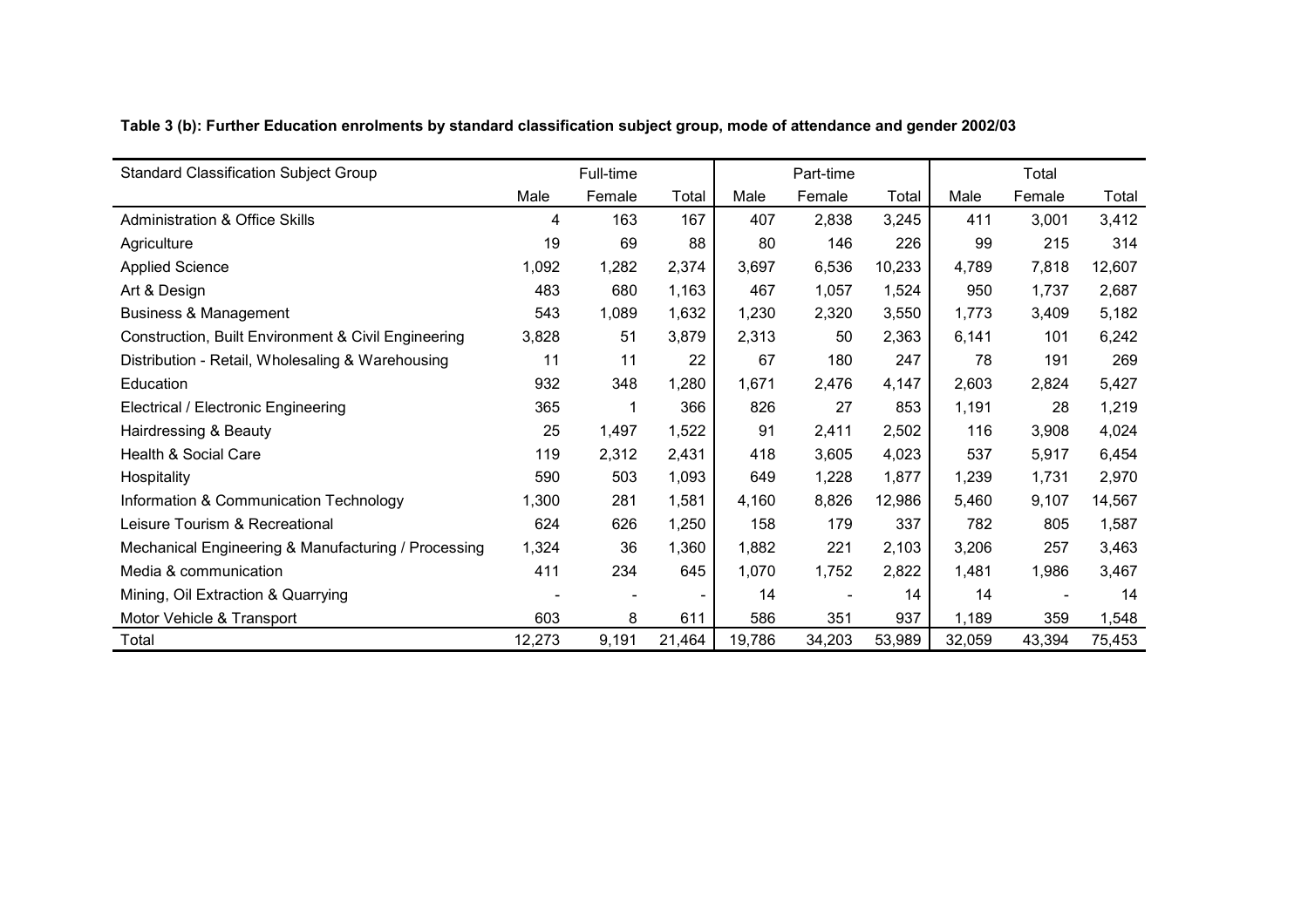|  | Table 3 (c): All enrolments by standard classification subject group, mode of attendance and gender 2002/03 |
|--|-------------------------------------------------------------------------------------------------------------|
|  |                                                                                                             |

| <b>Standard Classification Subject Group</b>        |        | Full-time |        |        | Part-time |        |        | Total  |        |
|-----------------------------------------------------|--------|-----------|--------|--------|-----------|--------|--------|--------|--------|
|                                                     | Male   | Female    | Total  | Male   | Female    | Total  | Male   | Female | Total  |
| <b>Administration &amp; Office Skills</b>           | 5      | 249       | 254    | 435    | 3,035     | 3,470  | 440    | 3,284  | 3,724  |
| Agriculture                                         | 19     | 69        | 88     | 82     | 167       | 249    | 101    | 236    | 337    |
| <b>Applied Science</b>                              | 1,119  | 1,331     | 2,450  | 3,790  | 6,867     | 10,657 | 4,909  | 8,198  | 13,107 |
| Art & Design                                        | 623    | 840       | 1,463  | 538    | 1,181     | 1,719  | 1,161  | 2,021  | 3,182  |
| <b>Business &amp; Management</b>                    | 896    | 1,549     | 2,445  | 1,984  | 4,039     | 6,023  | 2,880  | 5,588  | 8,468  |
| Construction, Built Environment & Civil Engineering | 4,059  | 75        | 4,134  | 2,627  | 86        | 2,713  | 6,686  | 161    | 6,847  |
| Distribution - Retail, Wholesaling & Warehousing    | 37     | 45        | 82     | 161    | 373       | 534    | 198    | 418    | 616    |
| Education                                           | 932    | 348       | 1,280  | 1,752  | 2,764     | 4,516  | 2,684  | 3,112  | 5,796  |
| Electrical / Electronic Engineering                 | 438    | 4         | 442    | 1,023  | 40        | 1,063  | 1,461  | 44     | 1,505  |
| Hairdressing & Beauty                               | 25     | 1,522     | 1,547  | 92     | 2,572     | 2,664  | 117    | 4,094  | 4,211  |
| Health & Social Care                                | 133    | 2,682     | 2,815  | 629    | 4,962     | 5,591  | 762    | 7,644  | 8,406  |
| Hospitality                                         | 606    | 555       | 1,161  | 698    | 1,297     | 1,995  | 1,304  | 1,852  | 3,156  |
| Information & Communication Technology              | 1,756  | 406       | 2,162  | 4,736  | 9,320     | 14,056 | 6,492  | 9,726  | 16,218 |
| Leisure Tourism & Recreational                      | 747    | 829       | 1,576  | 207    | 251       | 458    | 954    | 1,080  | 2,034  |
| Mechanical Engineering & Manufacturing / Processing | 1,451  | 64        | 1,515  | 2,270  | 248       | 2,518  | 3,721  | 312    | 4,033  |
| Media & communication                               | 511    | 290       | 801    | 1,147  | 1,856     | 3,003  | 1,658  | 2,146  | 3,804  |
| Mining, Oil Extraction & Quarrying                  |        |           |        | 14     |           | 14     | 14     |        | 14     |
| Motor Vehicle & Transport                           | 603    | 8         | 611    | 606    | 351       | 957    | 1,209  | 359    | 1,568  |
| Total                                               | 13,960 | 10,866    | 24,826 | 22,791 | 39,409    | 62,200 | 36,751 | 50,275 | 87,026 |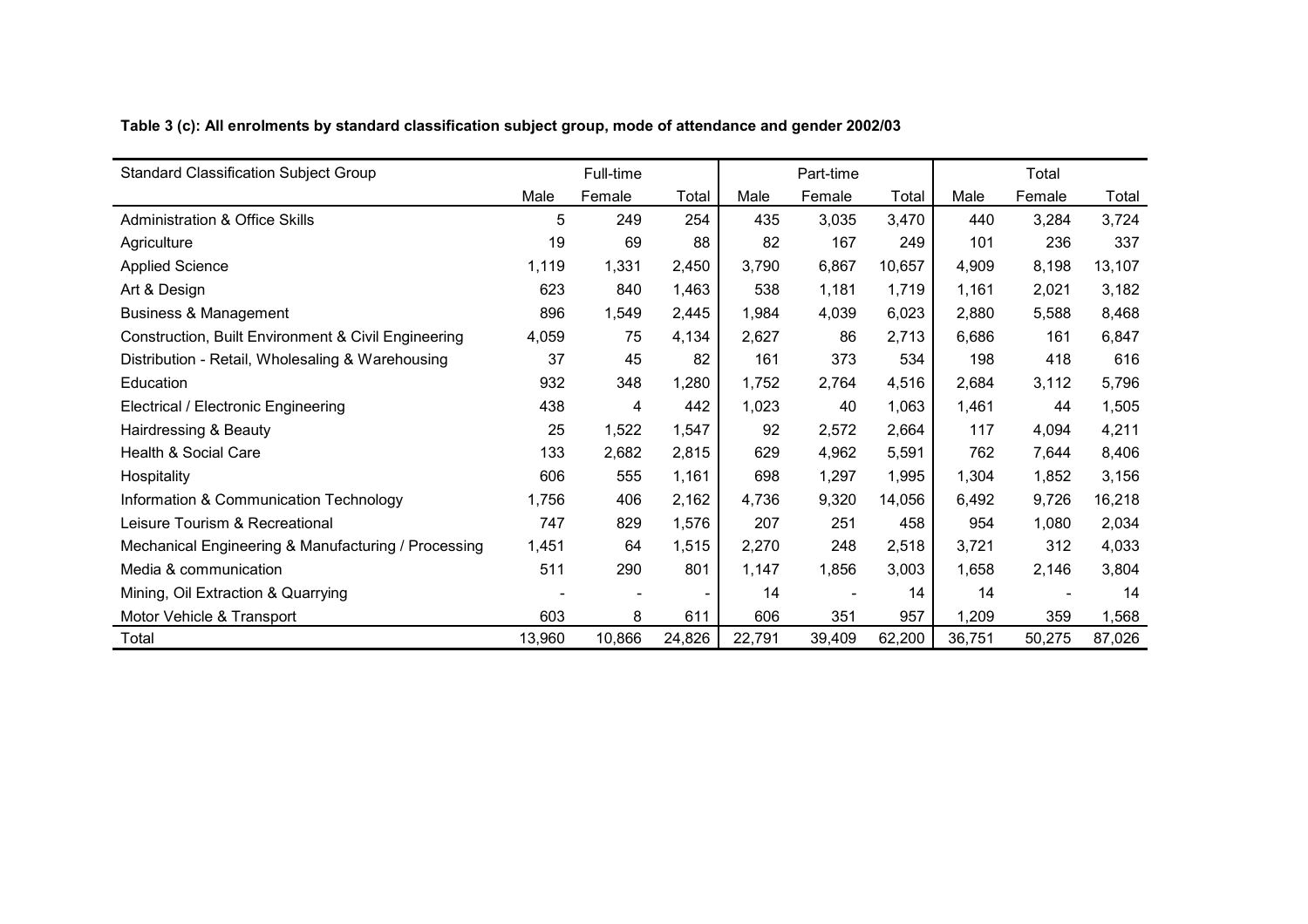| Qualification Type & Level |                    |                | Full-time                |        |                          | Part-time      |                |        | Total  |        |
|----------------------------|--------------------|----------------|--------------------------|--------|--------------------------|----------------|----------------|--------|--------|--------|
|                            |                    | Male           | Female                   | Total  | Male                     | Female         | Total          | Male   | Female | Total  |
| <b>HNC</b>                 |                    | $\overline{2}$ | 20                       | 22     | 1,442                    | 1,257          | 2,699          | 1,444  | 1,277  | 2,721  |
| HND <sup>1</sup>           |                    | 1,411          | 1,331                    | 2,742  | 304                      | 336            | 640            | 1,715  | 1,667  | 3,382  |
| A-LEVEL                    |                    | 12             | 20                       | 32     | 50                       | 98             | 148            | 62     | 118    | 180    |
| AS LEVEL                   |                    | 420            | 552                      | 972    | 639                      | 1,000          | 1,639          | 1,059  | 1,552  | 2,611  |
| A/AS LEVEL                 |                    |                |                          |        | 1                        | 5              | 6              | 1      | 5      | 6      |
| A2 LEVEL                   |                    | 264            | 366                      | 630    | 227                      | 465            | 692            | 491    | 831    | 1,322  |
| GCSE                       |                    | 53             | 26                       | 79     | 2,195                    | 3,713          | 5,908          | 2,248  | 3,739  | 5,987  |
| NVQ:                       | Level 1            | 604            | 245                      | 849    | 353                      | 510            | 863            | 957    | 755    | 1,712  |
|                            | Level <sub>2</sub> | 2,038          | 1,539                    | 3,577  | 736                      | 1,829          | 2,565          | 2,774  | 3,368  | 6,142  |
|                            | Level 3            | 1,085          | 648                      | 1,733  | 607                      | 1,347          | 1,954          | 1,692  | 1,995  | 3,687  |
|                            | Level 4            | 53             | 50                       | 103    | 29                       | 66             | 95             | 82     | 116    | 198    |
|                            | Level 5            |                | $\overline{\phantom{a}}$ |        | $\overline{\phantom{a}}$ | $\blacksquare$ | $\blacksquare$ |        |        |        |
| $GNVO2$ :                  | Foundation         |                |                          |        | 94                       | 59             | 153            | 94     | 59     | 153    |
|                            | Intermediate       | 545            | 434                      | 979    | 119                      | 106            | 225            | 664    | 540    | 1,204  |
|                            | <b>AVCE</b>        | 2,206          | 2,267                    | 4,473  | 605                      | 857            | 1,462          | 2,811  | 3,124  | 5,935  |
| Other Courses:             | Level 1            | 514            | 189                      | 703    | 4,537                    | 6,985          | 11,522         | 5,051  | 7,174  | 12,225 |
| (by equivalent             | Level 2            | 1,597          | 663                      | 2,260  | 5,133                    | 10,014         | 15,147         | 6,730  | 10,677 | 17,407 |
| NVQ level)                 | Level 3            | 2,886          | 2,226                    | 5,112  | 4,173                    | 6,615          | 10,788         | 7,059  | 8,841  | 15,900 |
|                            | Level 4            | 165            | 199                      | 364    | 991                      | 2,914          | 3,905          | 1,156  | 3,113  | 4,269  |
|                            | Level 5            | 56             | 75                       | 131    | 239                      | 633            | 872            | 295    | 708    | 1,003  |
|                            | Not Known          | 49             | 16                       | 65     | 317                      | 600            | 917            | 366    | 616    | 982    |
| Total                      |                    | 13,960         | 10,866                   | 24,826 | 22,791                   | 39,409         | 62,200         | 36,751 | 50,275 | 87,026 |

**Table 4: Enrolments by qualification type and level, mode of attendance and gender 2002/03**

 $^1$  The majority of part-time enrolments on HND courses refer to students who are either taking additional modules in order to convert an HNC to an HND, or completing specific HND units which were previously failed/not completed.

 $^2$  The majority of part-time enrolments on GNVQ courses are 'link' students i.e. full-time school pupils attending the college to take specific GNVQ units, with the remainder of the award being taught at the school.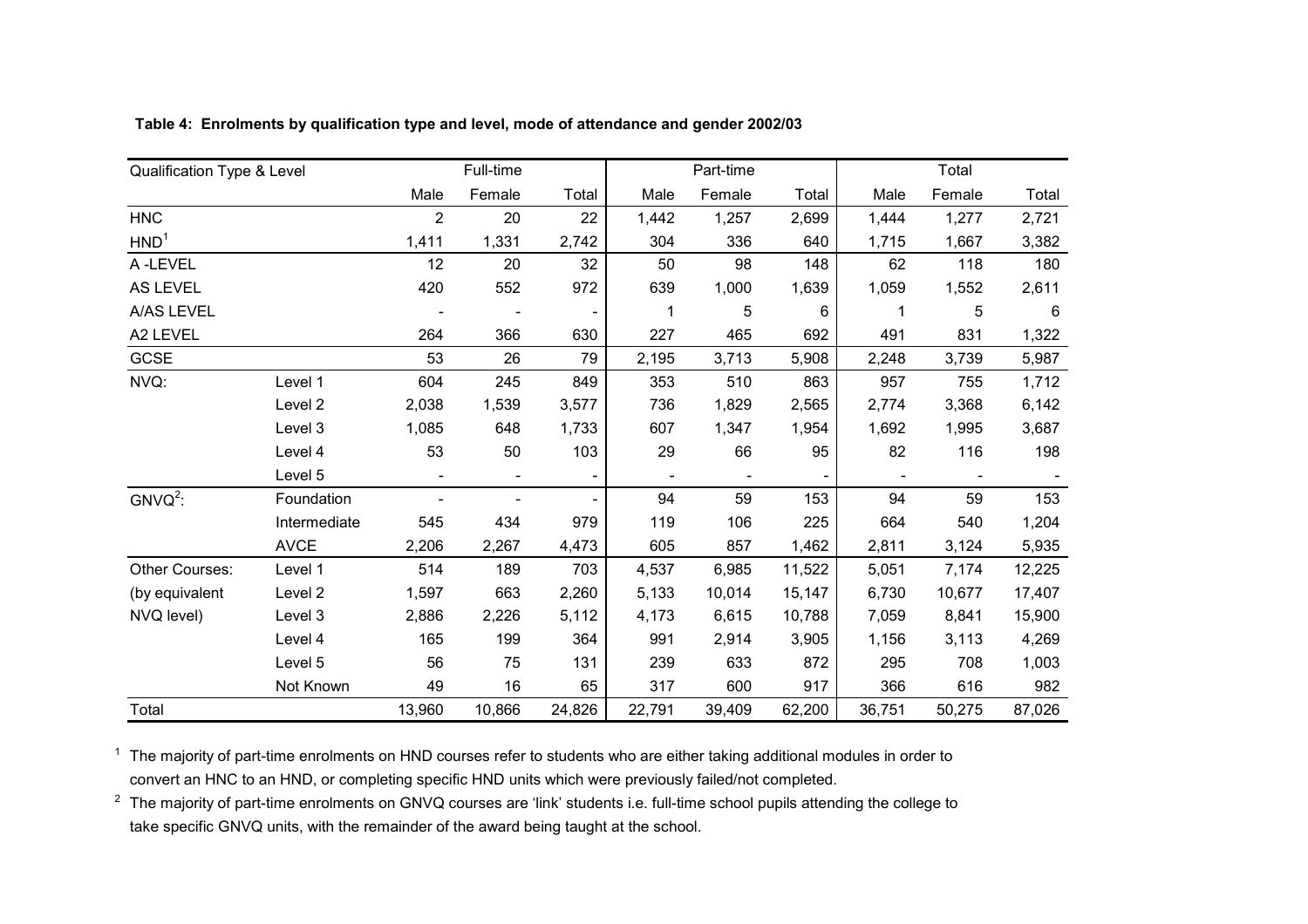### **Annex 1(a)**

| Mode of    |         | <b>Higher Education</b> |          |         | <b>Further Education</b> |          | Total   |         |          |  |
|------------|---------|-------------------------|----------|---------|--------------------------|----------|---------|---------|----------|--|
| Attendance | 2001/02 | 2002/03                 | % Change | 2001/02 | 2002/03                  | % Change | 2001/02 | 2002/03 | % Change |  |
| Full-time  | 3.540   | 3,362                   | $-5.0\%$ | 21.379  | 21.464                   | 0.4%     | 24,919  | 24.826  | $-0.4%$  |  |
| Part-time  | 8.785   | 8.211                   | $-6.5%$  | 58.121  | 53.989                   | $-7.1%$  | 66.906  | 62.200  | $-7.0%$  |  |
| Total      | 12,325  | 11,573                  | $-6.1%$  | 79.500  | 75,453                   | $-5.1%$  | 91,825  | 87,026  | $-5.2%$  |  |

### **Higher and Further Education enrolments, by mode of attendance, 2001/02 - 2002/03**